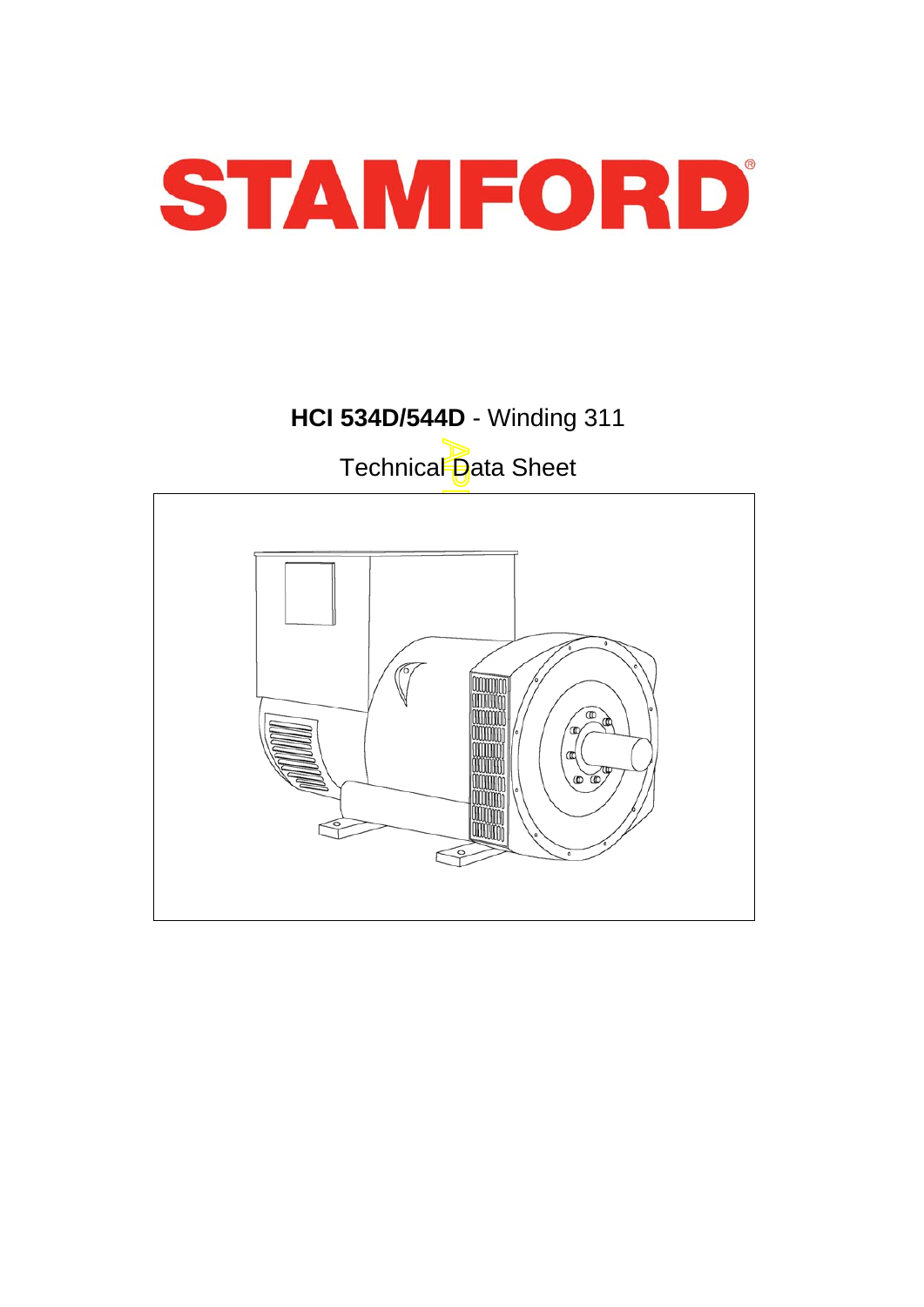# HCI534D/544D **SPECIFICATIONS & OPTIONS**



#### **STANDARDS**

Stamford industrial generators meet the requirements of BS EN 60034 and the relevant section of other international standards such as BS5000, VDE 0530, NEMA MG1-32, IEC34, CSA C22.2 100, AS1359.

Other standards and certifications can be considered on request.

### **VOLTAGE REGULATORS**

### **AS440 AVR - STANDARD**

With this self-excited system the main stator provides power via the Automatic Voltage Regulator (AVR) to the exciter stator. The high efficiency semi-conductors of the AVR ensure positive build-up from initial low levels of residual voltage.

The exciter rotor output is fed to the main rotor through a threephase full-wave bridge rectifier. The rectifier is protected by a surge suppressor against surges caused, for example, by short circuit or out-of-phase paralleling.

The AS440 will support a range of electronic accessories, including a 'droop' Current Transformer (CT) to permit parallel operation with other ac generators.

#### **MX341 AVR**

This sophisticated AVR is incorporated into the Stamford Permanent Magnet Generator (PMG) control system.

APPROVED DOCUMENT The PMG provides power via the AVR to the main exciter, giving a source of constant excitation power independent of generato<mark>r</mark> output. The main exciter output is then fed to the main rotor, through a full wave bridge, protected by a surge suppressor. The AVR has in-built protection against sustained overexcitation, caused by internal or external faults. This de-excites the machine after a minimum of 5 seconds.

An engine relief load acceptance feature can enable full load to be applied to the generator in a single step.

If three-phase sensing is required with the PMG system the MX321 AVR must be used.

We recommend three-phase sensing for applications with greatly unbalanced or highly non-linear loads.

#### **MX321 AVR**

The most sophisticated of all our AVRs combines all the features of the MX341 with, additionally, three-phase rms sensing, for improved regulation and performance.

Over voltage protection is built-in and short circuit current level adjustments is an optional facility.

### **WINDINGS & ELECTRICAL PERFORMANCE**

All generator stators are wound to 2/3 pitch. This eliminates triplen (3rd, 9th, 15th …) harmonics on the voltage waveform and is found to be the optimum design for trouble-free supply o f non-linear loads. The 2/3 pitch design avoids excessive neutral currents sometimes seen with higher winding pitches, when in parallel with the mains. A fully connected damper winding reduces oscillations during paralleling. This winding, with the 2/3 pitch and carefully selected pole and tooth designs, ensures very low waveform distortion.

### **TERMINALS & TERMINAL BOX**

Standard generators are 3-phase reconnectable with 12 ends brought out to the terminals, which are mounted on a cover at the non-drive end of the generator. A sheet steel terminal bo x contains the AVR and provides ample space for the customers' wiring and gland arrangements. It has removable panels for easy access.

### **SHAFT & KEYS**

All generator rotors are dynamically balanced to better than BS6861:Part 1 Grade 2.5 for minimum vibration in operation. Two bearing generators are balanced with a half key.

### **INSULATION/IMPREGNATION**

The insulation system is class 'H'.

All wound components are impregnated with materials and processes designed specifically to provide the high build required for static windings and the high mechanical strength required for rotating components.

### **QUALITY ASSURANCE**

Generators are manufactured using production procedures having a quality assurance level to BS EN ISO 9001.

The stated voltage regulation may not be maintained in the presence of certain radio transmitted signals. Any change in performance will fall within the limits of Criteria 'B' of EN 61000-6-2:2001. At no time will the steady-state voltage regulation exceed 2%.

### **DE RATES**

All values tabulated on page 8 are subject to the following reductions

5% when air inlet filters are fitted.

3% for every 500 metres by which the operating altitude exceeds 1000 metres above mean sea level.

3% for every 5°C by which the operational ambient temperature exceeds 40°C.

Note: Requirement for operating in an ambient exceeding 60°C must be referred to the factory.

*NB Continuous development of our products entitles us to change specification details without notice, therefore they must not be regarded as binding.* 

*Front cover drawing typical of product range.*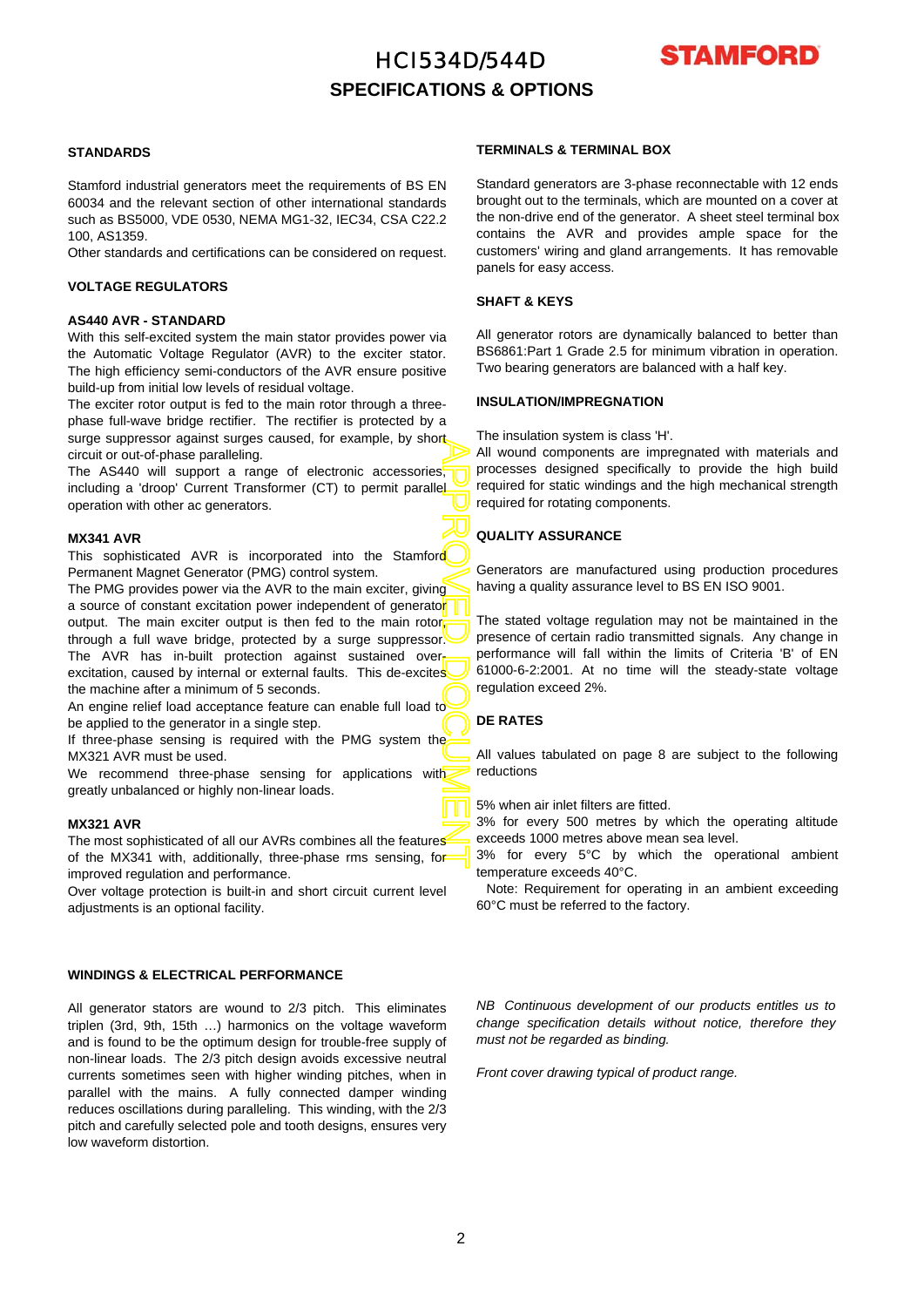

### **WINDING 311**

| <b>CONTROL SYSTEM</b>                                 | SEPARATELY EXCITED BY P.M.G.                                                         |                          |                                          |                             |                                                 |                                                           |         |         |  |  |  |  |  |
|-------------------------------------------------------|--------------------------------------------------------------------------------------|--------------------------|------------------------------------------|-----------------------------|-------------------------------------------------|-----------------------------------------------------------|---------|---------|--|--|--|--|--|
| A.V.R.                                                | MX341<br>MX321                                                                       |                          |                                          |                             |                                                 |                                                           |         |         |  |  |  |  |  |
| <b>VOLTAGE REGULATION</b>                             | $\pm 0.5 \%$<br>± 1.0 %<br>With 4% ENGINE GOVERNING                                  |                          |                                          |                             |                                                 |                                                           |         |         |  |  |  |  |  |
| <b>SUSTAINED SHORT CIRCUIT</b>                        | REFER TO SHORT CIRCUIT DECREMENT CURVES (page 7)                                     |                          |                                          |                             |                                                 |                                                           |         |         |  |  |  |  |  |
|                                                       |                                                                                      |                          |                                          |                             |                                                 |                                                           |         |         |  |  |  |  |  |
| <b>CONTROL SYSTEM</b>                                 | <b>SELF EXCITED</b>                                                                  |                          |                                          |                             |                                                 |                                                           |         |         |  |  |  |  |  |
| A.V.R.                                                | AS440                                                                                |                          |                                          |                             |                                                 |                                                           |         |         |  |  |  |  |  |
| <b>VOLTAGE REGULATION</b>                             | ± 1.0%<br>With 4% ENGINE GOVERNING                                                   |                          |                                          |                             |                                                 |                                                           |         |         |  |  |  |  |  |
| <b>SUSTAINED SHORT CIRCUIT</b>                        |                                                                                      |                          |                                          |                             |                                                 | SERIES 4 CONTROL DOES NOT SUSTAIN A SHORT CIRCUIT CURRENT |         |         |  |  |  |  |  |
| <b>INSULATION SYSTEM</b>                              | <b>CLASS H</b>                                                                       |                          |                                          |                             |                                                 |                                                           |         |         |  |  |  |  |  |
| <b>PROTECTION</b>                                     |                                                                                      |                          |                                          | IP <sub>23</sub>            |                                                 |                                                           |         |         |  |  |  |  |  |
| <b>RATED POWER FACTOR</b>                             |                                                                                      |                          |                                          |                             | 0.8                                             |                                                           |         |         |  |  |  |  |  |
| <b>STATOR WINDING</b>                                 |                                                                                      |                          |                                          | DOUBLE LAYER LAP            |                                                 |                                                           |         |         |  |  |  |  |  |
| <b>WINDING PITCH</b>                                  |                                                                                      |                          |                                          | <b>TWO THIRDS</b>           |                                                 |                                                           |         |         |  |  |  |  |  |
| <b>WINDING LEADS</b>                                  |                                                                                      |                          |                                          | 12                          |                                                 |                                                           |         |         |  |  |  |  |  |
|                                                       |                                                                                      |                          |                                          |                             |                                                 |                                                           |         |         |  |  |  |  |  |
| STATOR WDG, RESISTANCE                                |                                                                                      |                          |                                          |                             |                                                 | 0.0049 Ohms PER PHASE AT 22°C SERIES STAR CONNECTED       |         |         |  |  |  |  |  |
| ROTOR WDG, RESISTANCE                                 |                                                                                      | 1.77 Ohms at 22°C        |                                          |                             |                                                 |                                                           |         |         |  |  |  |  |  |
| <b>EXCITER STATOR RESISTANCE</b>                      |                                                                                      | 17 Ohms at 22°C          |                                          |                             |                                                 |                                                           |         |         |  |  |  |  |  |
| <b>EXCITER ROTOR RESISTANCE</b>                       |                                                                                      |                          |                                          |                             | 0.092 Ohms PER PHASE AT 22°C                    |                                                           |         |         |  |  |  |  |  |
| <b>R.F.I. SUPPRESSION</b>                             | BS EN 61000-6-2 & BS EN 61000-6-4, VDE 0875G, VDE 0875N. refer to factory for others |                          |                                          |                             |                                                 |                                                           |         |         |  |  |  |  |  |
| <b>WAVEFORM DISTORTION</b>                            | NO LOAD < 1.5%, NON-DISTORTING BALANCED LINEAR LOAD < 5.0%                           |                          |                                          |                             |                                                 |                                                           |         |         |  |  |  |  |  |
| <b>MAXIMUM OVERSPEED</b>                              | 2250 Rev/Min                                                                         |                          |                                          |                             |                                                 |                                                           |         |         |  |  |  |  |  |
| BEARING DRIVE END                                     |                                                                                      | ו וו<br>BALL. 6220 (ISO) |                                          |                             |                                                 |                                                           |         |         |  |  |  |  |  |
| BEARING NON-DRIVE END                                 |                                                                                      |                          |                                          | BALL. 6314 (ISO)            |                                                 |                                                           |         |         |  |  |  |  |  |
|                                                       |                                                                                      |                          | 1 BEARING                                |                             | 2 BEARING                                       |                                                           |         |         |  |  |  |  |  |
| <b>WEIGHT COMP. GENERATOR</b>                         |                                                                                      |                          | 1393 kg                                  |                             |                                                 | 1395 kg                                                   |         |         |  |  |  |  |  |
| <b>WEIGHT WOUND STATOR</b>                            |                                                                                      |                          | 657 kg                                   |                             | 657 kg                                          |                                                           |         |         |  |  |  |  |  |
| <b>WEIGHT WOUND ROTOR</b>                             |                                                                                      |                          | 563 kg                                   |                             |                                                 | 535 kg                                                    |         |         |  |  |  |  |  |
| <b>WR<sup>2</sup> INERTIA</b>                         |                                                                                      |                          | 8.0068 $kgm^2$                           |                             | $\overline{7.7289}$ kgm <sup>2</sup><br>1485 kg |                                                           |         |         |  |  |  |  |  |
| SHIPPING WEIGHTS in a crate<br>PACKING CRATE SIZE     |                                                                                      |                          | 1485 <sub>kg</sub><br>166 x 87 x 124(cm) |                             | 166 x 87 x 124(cm)                              |                                                           |         |         |  |  |  |  |  |
|                                                       |                                                                                      |                          | 50 Hz                                    |                             | 60 Hz                                           |                                                           |         |         |  |  |  |  |  |
| TELEPHONE INTERFERENCE                                |                                                                                      |                          | THF< $2%$                                |                             | <b>TIF&lt;50</b>                                |                                                           |         |         |  |  |  |  |  |
| <b>COOLING AIR</b>                                    |                                                                                      |                          | 1.035 m <sup>3</sup> /sec 2202 cfm       |                             | 1.312 m <sup>3</sup> /sec 2780 cfm              |                                                           |         |         |  |  |  |  |  |
| <b>VOLTAGE SERIES STAR</b>                            | 380/220                                                                              | 400/231                  | 415/240                                  | 440/254                     | 416/240                                         | 440/254                                                   | 460/266 | 480/277 |  |  |  |  |  |
| <b>VOLTAGE PARALLEL STAR</b>                          | 190/110                                                                              | 200/115                  | 208/120                                  | 220/127                     | 208/120                                         | 220/127                                                   | 230/133 | 240/138 |  |  |  |  |  |
| <b>VOLTAGE SERIES DELTA</b>                           | 220/110                                                                              | 230/115                  | 240/120                                  | 254/127                     | 240/120                                         | 254/127                                                   | 266/133 | 277/138 |  |  |  |  |  |
| <b>KVA BASE RATING FOR REACTANCE</b><br><b>VALUES</b> | 500                                                                                  | 550                      | 500                                      | 500                         | 575                                             | 594                                                       | 625     | 644     |  |  |  |  |  |
| Xd DIR. AXIS SYNCHRONOUS                              | 3.02                                                                                 | 2.99                     | 2.53                                     | 2.25                        | 3.52                                            | 3.25                                                      | 3.13    | 2.96    |  |  |  |  |  |
| X'd DIR. AXIS TRANSIENT                               | 0.16                                                                                 | 0.15                     | 0.13                                     | 0.12                        | 0.17                                            | 0.16                                                      | 0.15    | 0.14    |  |  |  |  |  |
| X"d DIR. AXIS SUBTRANSIENT                            | 0.11                                                                                 | 0.11                     | 0.09                                     | 0.08                        | 0.12                                            | 0.11                                                      | 0.11    | 0.10    |  |  |  |  |  |
| Xq QUAD. AXIS REACTANCE                               | 2.48                                                                                 | 2.46                     | 2.08                                     | 1.85                        | 2.87                                            | 2.65                                                      | 2.55    | 2.41    |  |  |  |  |  |
| X"q QUAD. AXIS SUBTRANSIENT                           | 0.27                                                                                 | 0.28                     | 0.23                                     | 0.20                        | 0.31                                            | 0.29                                                      | 0.28    | 0.26    |  |  |  |  |  |
| XL LEAKAGE REACTANCE                                  | 0.05                                                                                 | 0.04                     | 0.04                                     | 0.04                        | 0.06                                            | 0.06                                                      | 0.05    | 0.05    |  |  |  |  |  |
| X <sub>2</sub> NEGATIVE SEQUENCE                      | 0.19                                                                                 | 0.19                     | 0.16                                     | 0.14                        | 0.22                                            | 0.20                                                      | 0.20    | 0.19    |  |  |  |  |  |
| X <sub>0</sub> ZERO SEQUENCE                          | 0.10<br>0.10<br>0.08<br>0.07<br>0.10<br>0.09<br>0.09<br>0.08                         |                          |                                          |                             |                                                 |                                                           |         |         |  |  |  |  |  |
| REACTANCES ARE SATURATED                              |                                                                                      |                          |                                          |                             |                                                 | VALUES ARE PER UNIT AT RATING AND VOLTAGE INDICATED       |         |         |  |  |  |  |  |
| T'd TRANSIENT TIME CONST.<br>T"d SUB-TRANSTIME CONST. |                                                                                      |                          |                                          | 0.08 <sub>S</sub><br>0.012s |                                                 |                                                           |         |         |  |  |  |  |  |
| T'do O.C. FIELD TIME CONST.                           |                                                                                      |                          |                                          | 2.2s                        |                                                 |                                                           |         |         |  |  |  |  |  |
| Ta ARMATURE TIME CONST.                               | 0.018s                                                                               |                          |                                          |                             |                                                 |                                                           |         |         |  |  |  |  |  |
| <b>SHORT CIRCUIT RATIO</b>                            |                                                                                      |                          |                                          | 1/Xd                        |                                                 |                                                           |         |         |  |  |  |  |  |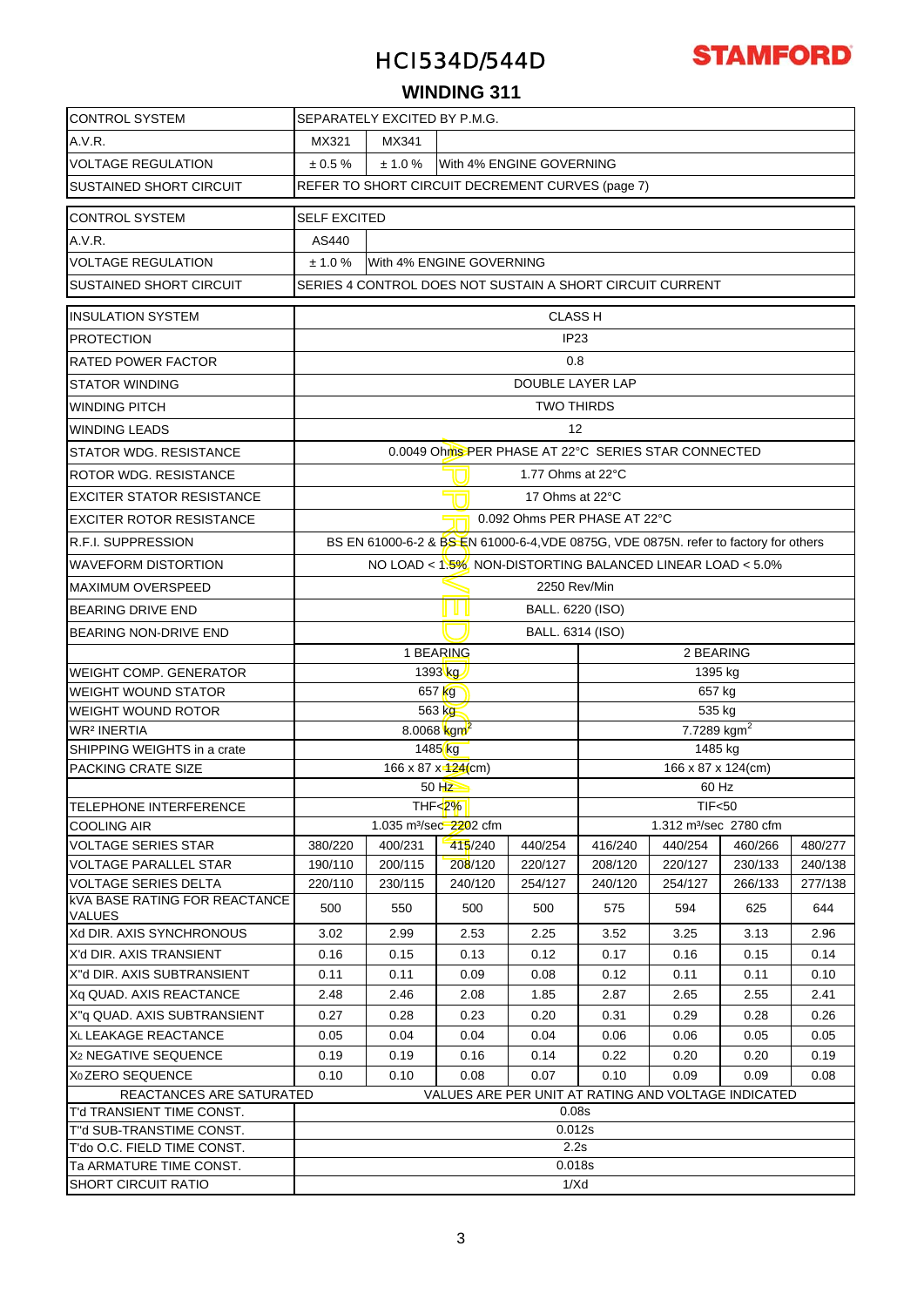



 $0.60$ 

 $0.70$ 

 $0.80$ 

 $0.90$ 

 $1.00$ 

 $1.10$ 

**550 KVA** 

93

 $0.20$ 

 $0.30$ 

 $0.40$ 

 $0.50$ 

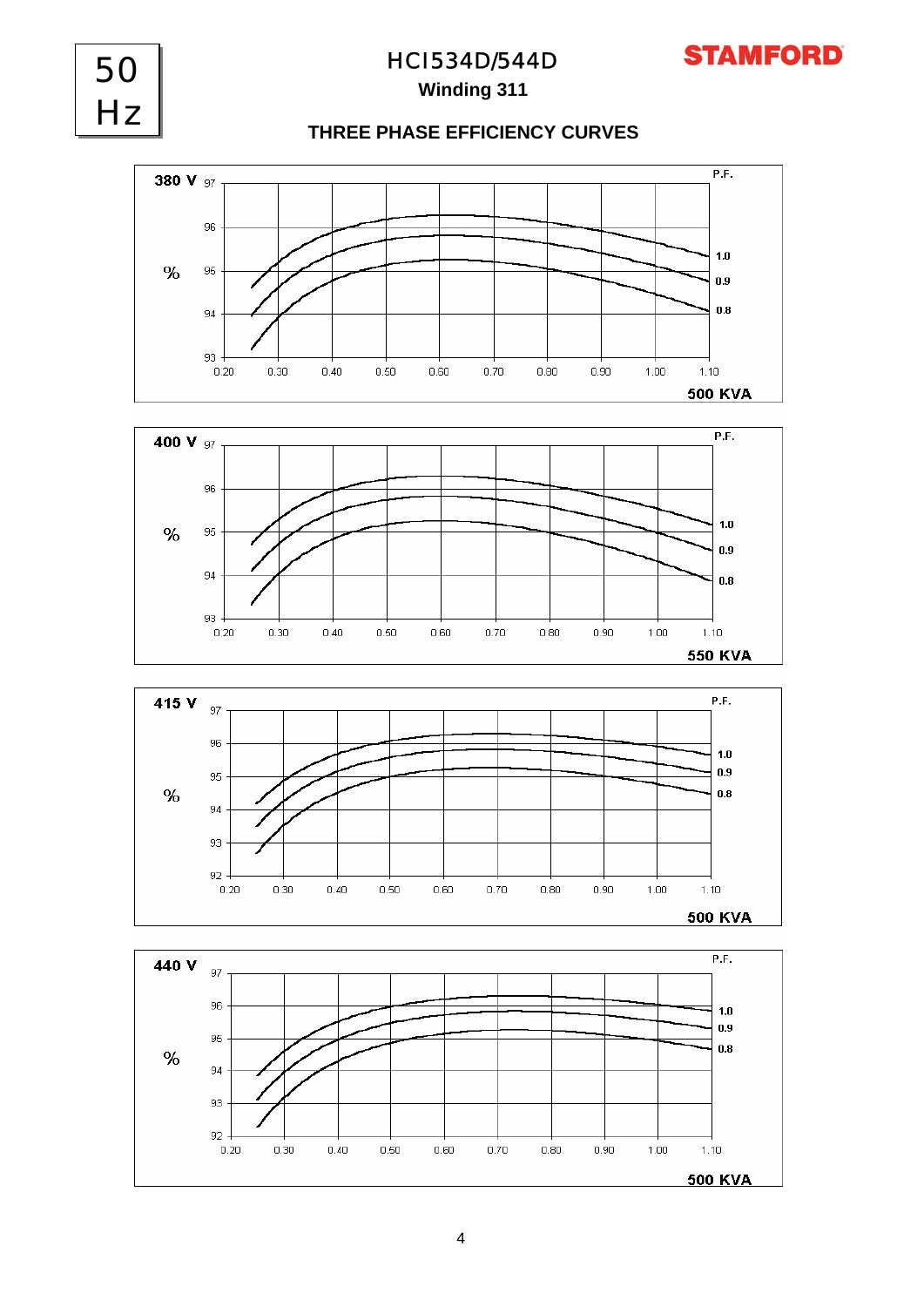

**Winding 311**

### **THREE PHASE EFFICIENCY CURVES**







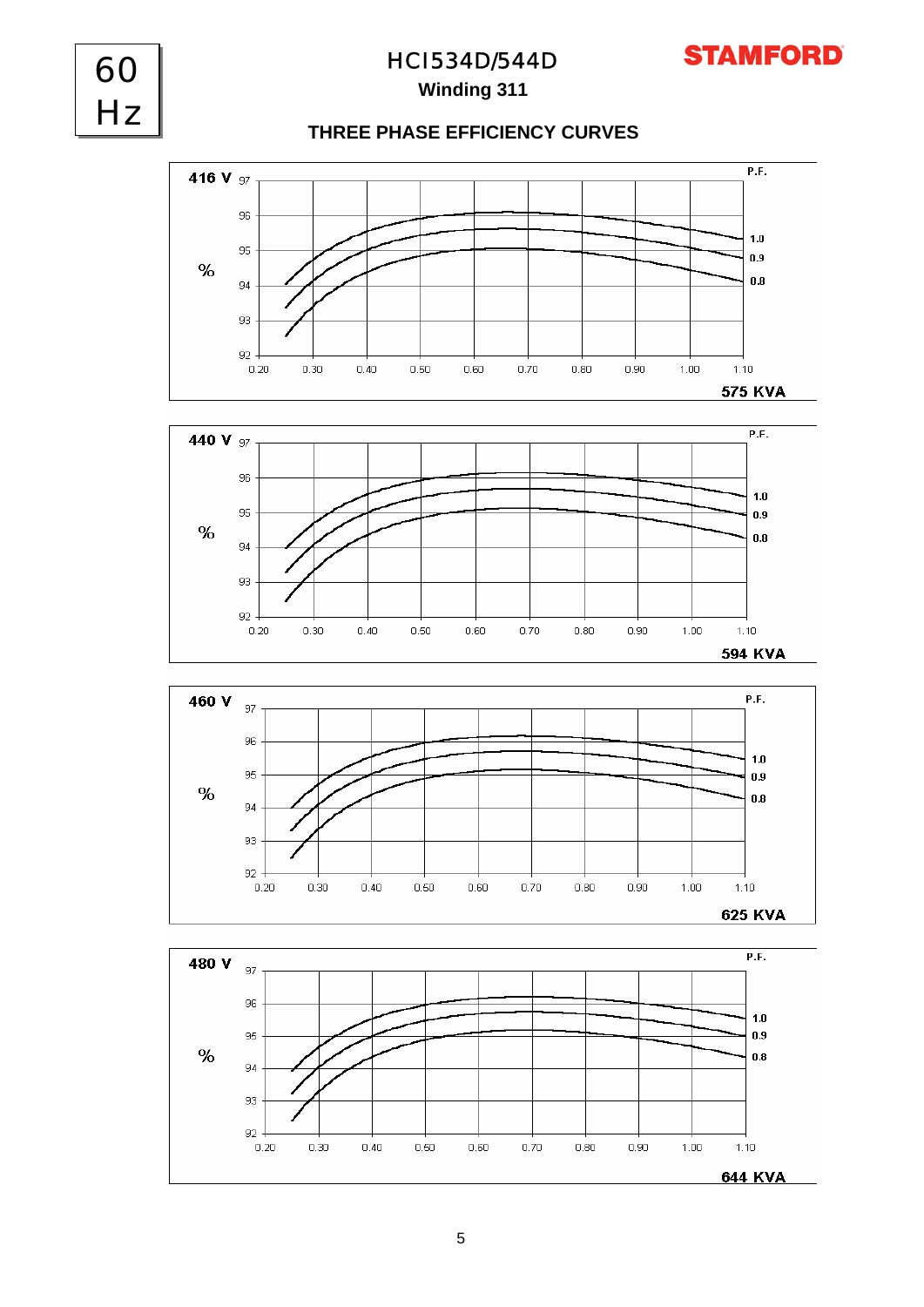

### **Winding 311**

### **Locked Rotor Motor Starting Curve**

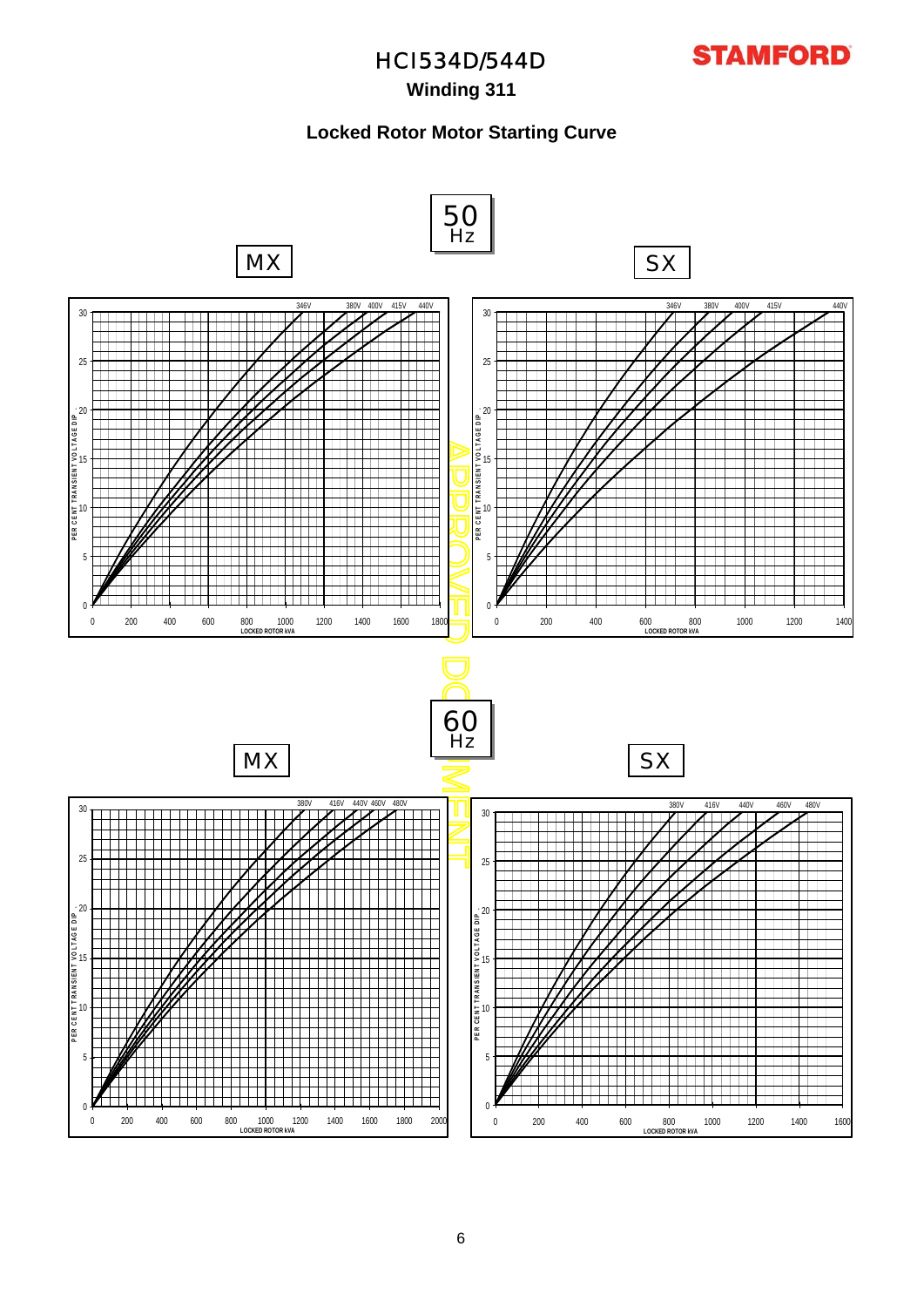





Sustained Short Circuit = 2,500 Amps

### **Note 1**

The following multiplication factors should be used to adjust the values from curve between time 0.001 seconds and the minimum current point in respect of nominal operating voltage :

|                                                      | 50Hz     | 60Hz             |                     |  |  |  |  |  |
|------------------------------------------------------|----------|------------------|---------------------|--|--|--|--|--|
| Voltage                                              | Factor   | Voltage          | Factor              |  |  |  |  |  |
| 380 <sub>v</sub>                                     | $X$ 1.00 | 416 <sub>v</sub> | $X$ 1.00            |  |  |  |  |  |
| 400v                                                 | $X$ 1.06 | 440 <sub>v</sub> | $X$ 1.06            |  |  |  |  |  |
| 415 <sub>v</sub>                                     | $X$ 1.09 | 460 <sub>v</sub> | $\overline{X}$ 1.12 |  |  |  |  |  |
| 440 <sub>v</sub>                                     | $X$ 1.12 | 480 <sub>v</sub> | $X$ 1.20            |  |  |  |  |  |
| The sustained current value is constant irrespective |          |                  |                     |  |  |  |  |  |

The sustained current value is constant irrespective of voltage level

### **Note 2**

The following multiplication factor should be used to convert the values calculated in accordance with NOTE 1 to those applicable to the various types of short circuit :

| 60Hz |        |                         | 3-phase   | 2-phase L-L   | 1-phase L-NI |
|------|--------|-------------------------|-----------|---------------|--------------|
| ge   | Factor | <b>Ilnstantaneous</b>   | $x$ 1.00  | $\times 0.87$ | $x$ 1.30     |
| v    | X 1.00 | <b>Minimum</b>          | $x$ 1.00  | x 1.80        | x3.20        |
|      | X 1.06 | Sustained               | $x$ 1.00  | x 1.50        | $x$ 2.50     |
|      | (112   | Max. sustained duration | $10$ sec. | 5 sec.        | 2 sec.       |

All other times are unchanged

### **Note 3** Curves are drawn for Star (Wye) connected machines. For other connections the following multipliers should be applied to current values as shown :

Parallel Star = Curve current value X 2

Series Delta = Curve current value X 1.732 7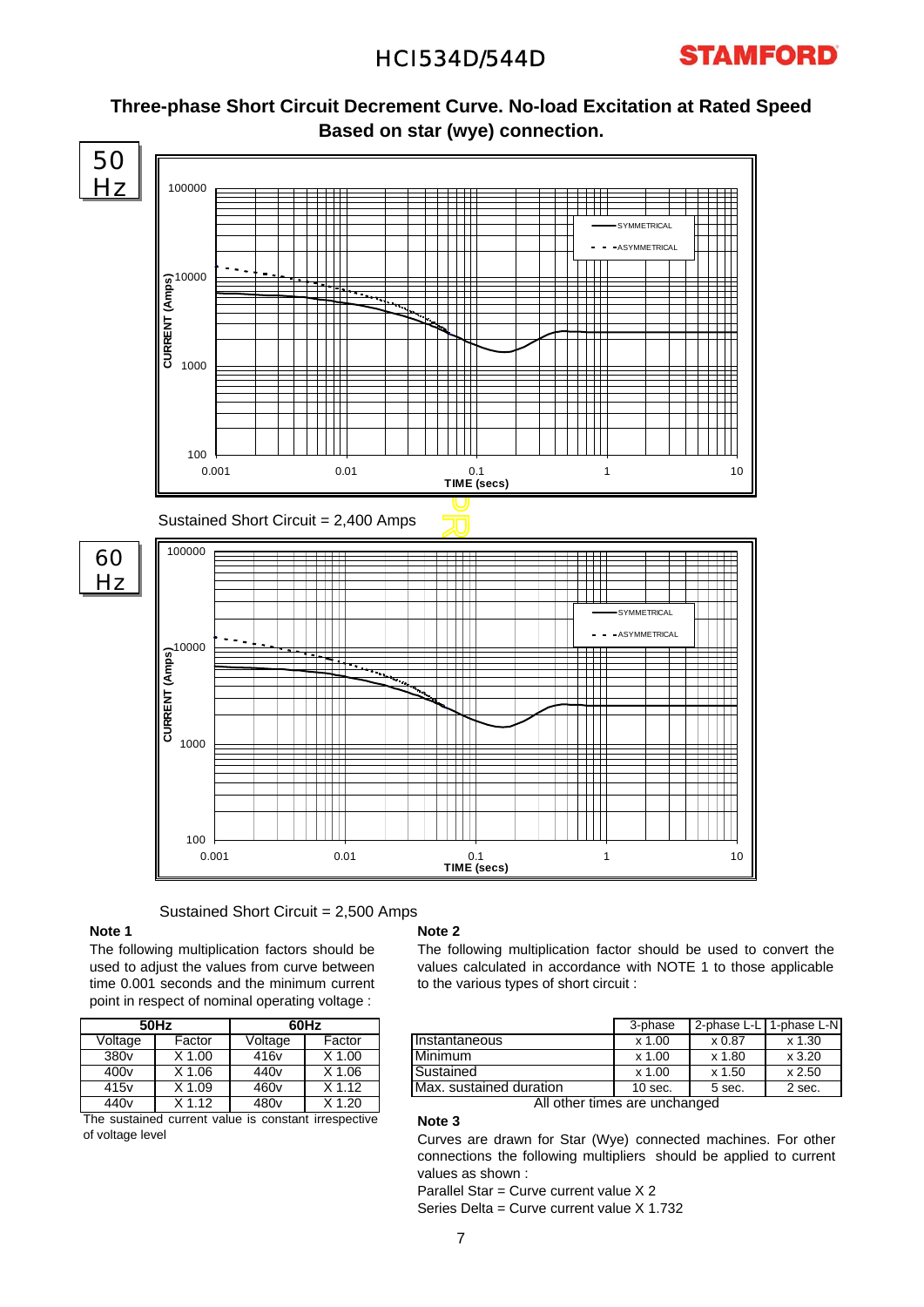

**Winding 311 0.8 Power Factor**

### **RATINGS**

| Cont. F - 105/40°C<br>Class - Temp Rise        |                   |      |      | Cont. H - 125/40°C |      |      | Standby - 150/40°C      |      |      |      | Standby - 163/27°C |      |      |      |      |      |      |
|------------------------------------------------|-------------------|------|------|--------------------|------|------|-------------------------|------|------|------|--------------------|------|------|------|------|------|------|
| 50                                             | Series Star (V)   | 380  | 400  | 415                | 440  | 380  | 400                     | 415  | 440  | 380  | 400                | 415  | 440  | 380  | 400  | 415  | 440  |
|                                                | Parallel Star (V) | 190  | 200  | 208                | 220  | 190  | 200                     | 208  | 220  | 190  | 200                | 208  | 220  | 190  | 200  | 208  | 220  |
| Hz                                             | Series Delta (V)  | 220  | 230  | 240                | 254  | 220  | 230                     | 240  | 254  | 220  | 230                | 240  | 254  | 220  | 230  | 240  | 254  |
|                                                | kVA               | 450  | 495  | 450                | 450  | 500  | 550                     | 500  | 500  | 515  | 575                | 515  | 515  | 550  | 590  | 550  | 530  |
|                                                | kW                | 360  | 396  | 360                | 360  | 400  | 440                     | 400  | 400  | 412  | 460                | 412  | 412  | 440  | 472  | 440  | 424  |
|                                                | Efficiency (%)    | 94.8 | 94.7 | 95.0               | 95.1 | 94.5 | 94.3                    | 94.8 | 94.9 | 94.4 | 94.1               | 94.7 | 94.9 | 94.1 | 94.0 | 94.5 | 94.8 |
|                                                | kW Input          | 380  | 418  | 379                | 379  | 423  | 467                     | 422  | 421  | 436  | 489                | 435  | 434  | 468  | 502  | 466  | 447  |
|                                                |                   |      |      |                    |      |      |                         |      |      |      |                    |      |      |      |      |      |      |
| 60                                             | Series Star (V)   | 416  | 440  | 460                | 480  | 416  | 440                     | 460  | 480  | 416  | 440                | 460  | 480  | 416  | 440  | 460  | 480  |
| Hz                                             | Parallel Star (V) | 208  | 220  | 230                | 240  | 208  | 220                     | 230  | 240  | 208  | 220                | 230  | 240  | 208  | 220  | 230  | 240  |
|                                                | Delta (V)         | 240  | 254  | 266                | 277  | 240  | 254                     | 266  | 277  | 240  | 254                | 266  | 277  | 240  | 254  | 266  | 277  |
|                                                | kVA               | 519  | 538  | 563                | 588  | 575  | 594                     | 625  | 644  | 588  | 625                | 655  | 675  | 606  | 644  | 673  | 694  |
|                                                | kW                | 415  | 430  | 450                | 470  | 460  | 475                     | 500  | 515  | 470  | 500                | 524  | 540  | 485  | 515  | 538  | 555  |
|                                                | Efficiency (%)    | 94.7 | 94.8 | 94.9               | 94.9 | 94.5 | 94.6                    | 94.6 | 94.7 | 94.4 | 94.4               | 94.5 | 94.5 | 94.3 | 94.3 | 94.4 | 94.4 |
|                                                | kW Input          | 438  | 454  | 475                | 496  | 487  | 502                     | 529  | 544  | 498  | 530                | 554  | 571  | 514  | 546  | 570  | 588  |
|                                                |                   |      |      |                    |      |      | <b>DIMENSIONS</b>       |      |      |      |                    |      |      |      |      |      |      |
|                                                |                   |      |      |                    |      |      |                         |      |      |      |                    |      |      |      |      |      |      |
|                                                |                   |      |      |                    |      |      |                         |      |      |      |                    |      |      |      |      |      |      |
| 1337 WITH P.M. (SER.3)<br>1450 (max) WITH P.M. |                   |      |      |                    |      |      |                         |      |      |      |                    |      |      |      |      |      |      |
| 1266 WITHOUT P.M. (SER.4)                      |                   |      |      |                    |      |      | 1379 (max) WITHOUT P.M. |      |      |      |                    |      |      | 700  |      |      |      |
| 642<br>558                                     |                   |      |      |                    |      |      |                         |      |      |      |                    |      |      |      |      |      |      |
|                                                |                   |      |      | 215                | AN   |      |                         |      |      |      |                    |      |      |      |      |      |      |
|                                                |                   |      |      |                    |      |      |                         |      |      |      |                    |      |      |      |      |      |      |

# **DIMENSIONS**